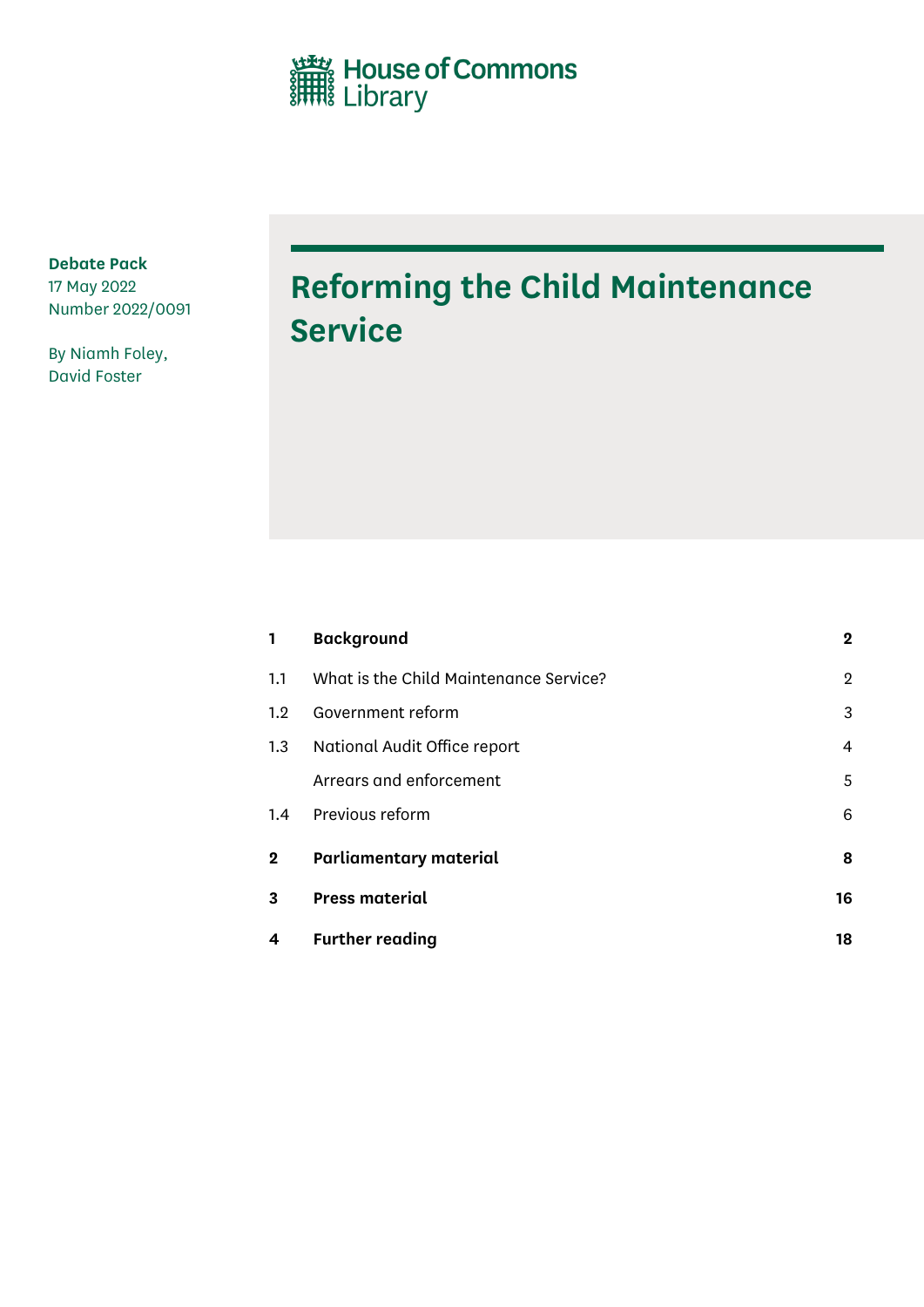## **1 Background**

<span id="page-1-0"></span>A Westminster Hall debate on 'Reforming the Child Maintenance Service' is scheduled for 19 May 2022 at 1.30pm. Marion Fellows MP will open the debate.

<span id="page-1-1"></span>The debate can be watched live on [parliamentlive.tv.](https://parliamentlive.tv/event/index/84525373-96a3-4008-b4ff-7dc0e85a4e1a)

### 1.1 What is the Child Maintenance Service?

Child maintenance is a financial arrangement between parents, which covers a child's living costs when one of the parents does not live with the child. Currently, child maintenance in Great Britain can be organised privately through parents, or through the Child Maintenance Service (CMS).

The current Child Maintenance Scheme was introduced in 2012 and replaced the Child Support Agency. [The reformed service was designed:](https://www.gov.uk/government/consultations/child-maintenance-modernising-and-improving-our-service/child-maintenance-modernising-and-improving-our-service)

> …to overcome many of the problems associated with the Child Support Agency (CSA) and be more cost-effective to administer […] [and] to increase levels of cooperation between separated parents, and encourage parents to meet their responsibilities to provide their children with the financial support they need to get a good start in life. [1](#page-1-2)

The CMS organises child maintenance payments through two different arrangements: **Direct Pay**, where the CMS calculates the rate of maintenance, but payments are made directly between parents, and "**Collect and Pay**", where the CMS calculates, collects and passes on payments between parents. The CMS can:

- [Calculate the rate of child maintenance](https://www.gov.uk/child-maintenance-service)
- Organise payments
- Take action if child maintenance is not paid
- Resolve parentage disputes
- Attempt to locate the other parent if the parent with care of the child does not know where they are.<sup>[2](#page-1-3)</sup>

For information on how the CMS calculates child maintenance under the 2012 Child Maintenance Scheme in Great Britain, see the House of Commons

<sup>1</sup> DWP[, Child Maintenance: modernising and improving our service,](https://www.gov.uk/government/consultations/child-maintenance-modernising-and-improving-our-service/child-maintenance-modernising-and-improving-our-service) 14 March 2022

<span id="page-1-3"></span><span id="page-1-2"></span><sup>2</sup> Gov.UK[, Child Maintenance Service,](https://www.gov.uk/child-maintenance-service) what child maintenance is (accessed 16 May 2022)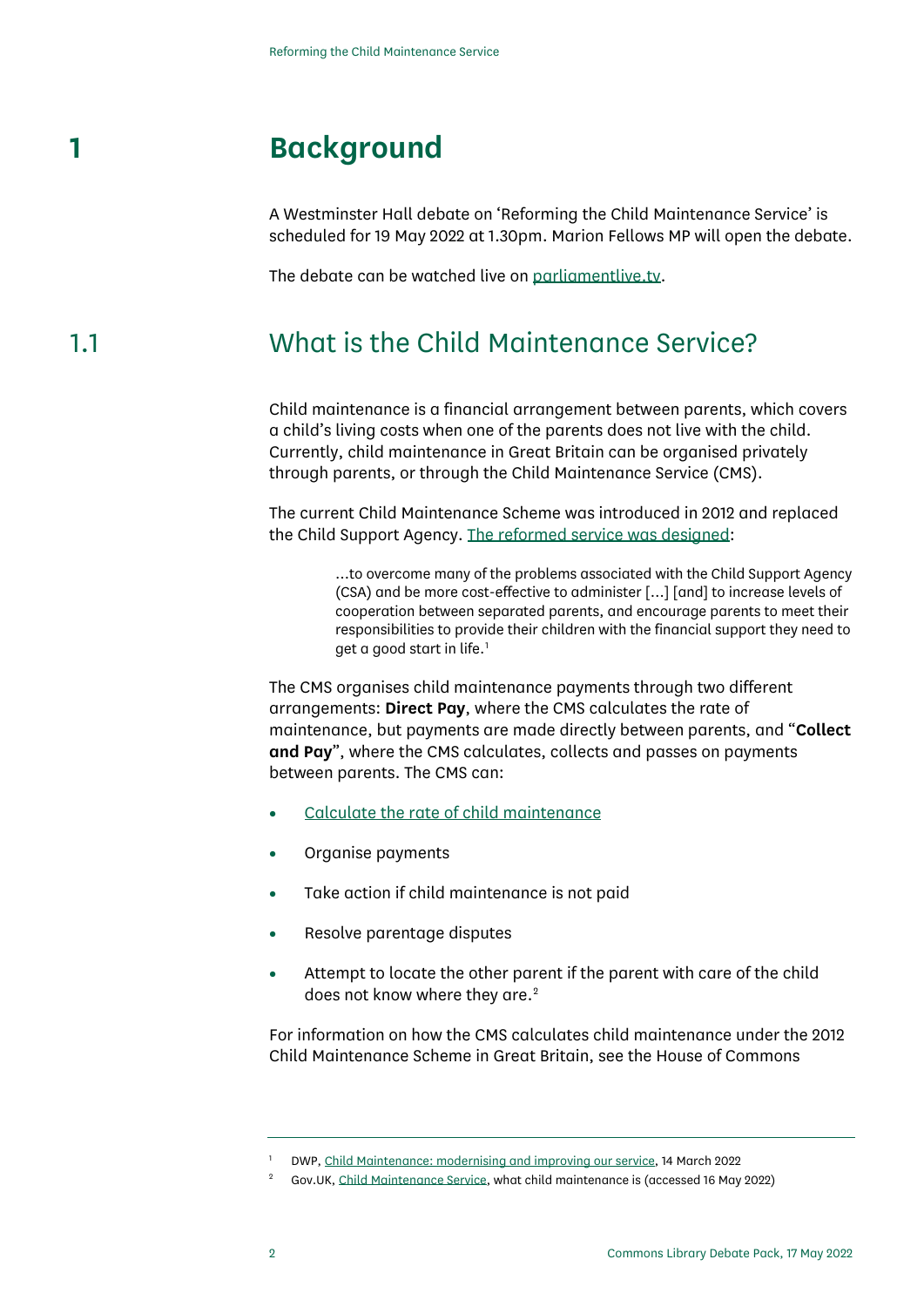Library briefing, [Child maintenance: Calculations, variations and income](https://commonslibrary.parliament.uk/research-briefings/cbp-7770/)  [\(UK\).](https://commonslibrary.parliament.uk/research-briefings/cbp-7770/)

### **1 Child maintenance schemes**

There are currently three statutory child support schemes operating in Great Britain under th[e Child Support Act 1991:](https://www.legislation.gov.uk/ukpga/1991/48/contents/enacted)

- **2012 scheme (also known as CS3)**: the current scheme and open to new applicants. It is administered by the Child Maintenance Service (CMS);
- **1993 and 2003 schemes**: these schemes are closed to new applicants; all cases with ongoing maintenance liabilities have been transferred to the 2012 scheme. Only "arrears-only" cases continue to operate on the legacy schemes although the Department for Work and Pensions (DWP) is implementing a large-scale write-off of arrears that accrued under these schemes. These legacy schemes are administered by the Child Support Agency (CSA).

### 1.2 Government reform

<span id="page-2-0"></span>In June 2021, the Government published a [consultation on proposed](https://www.gov.uk/government/consultations/child-maintenance-modernising-and-improving-our-service/child-maintenance-modernising-and-improving-our-service)  [legislative changes to the current child maintenance system](https://www.gov.uk/government/consultations/child-maintenance-modernising-and-improving-our-service/child-maintenance-modernising-and-improving-our-service) (the 2012 system). The consultation sought views on proposals such as:

- Including unearned income (that HMRC has information on) alongside paying parents earned income in CMS calculations
- Writing off small volumes of debt under £7 "where the maintenance calculation has ended but there remains an outstanding debt and the value of the debt is substantially less than the cost of collecting it."
- Communicating CMS notifications digitally if requested as a preference by the customer. [3](#page-2-1)

[In its response to the consultation,](https://www.gov.uk/government/consultations/child-maintenance-modernising-and-improving-our-service/outcome/government-response-child-maintenance-modernising-and-improving-our-service#next-steps) published in March 2022, the Government confirmed its next steps (paras 73-74):

> We are planning to make changes in secondary legislation as parliamentary time allows, to bring into force changes to:

> • the Child Support Information Regulations 2008 to expand information regulations to include private pension providers, academy proprietors,

<span id="page-2-1"></span><sup>3</sup> DWP[, Child Maintenance: modernising and improving our service,](https://www.gov.uk/government/consultations/child-maintenance-modernising-and-improving-our-service/outcome/government-response-child-maintenance-modernising-and-improving-our-service) updated 14 March 2022.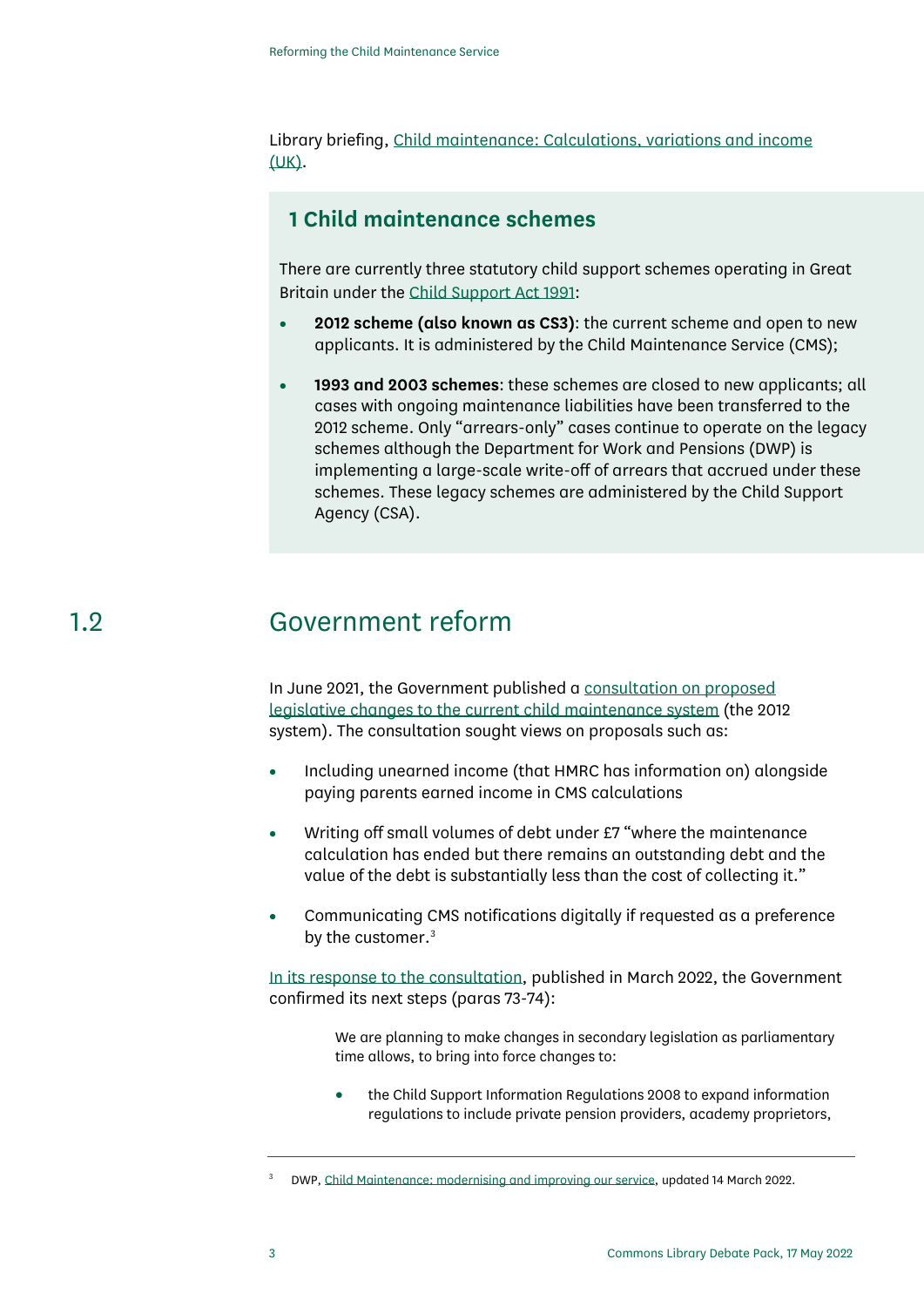the Motor Insurers' Bureau and all types of companies that offer, promote or sell investment management services or facilitate share trading

• update all the CMS regulations that deal with communications, to enable the Secretary of State to serve notice or notifications to customers and third parties, such as employers, in writing by post or by electronic means

We plan to make changes in regulations to unearned income, to extinguish low level debt and maintenance not collected when an employer becomes insolvent, at a later date. [4](#page-3-1)

## 1.3 National Audit Office report

<span id="page-3-0"></span>In March 2022, the National Audit Office (NAO) published a [report on child](https://www.nao.org.uk/report/child-maintenance/?utm_campaign=child-maintenance&utm_content=&utm_medium=email&utm_name=&utm_source=govdelivery&utm_term=)  [maintenance.](https://www.nao.org.uk/report/child-maintenance/?utm_campaign=child-maintenance&utm_content=&utm_medium=email&utm_name=&utm_source=govdelivery&utm_term=) A recording of a talk the NAO gave on the report, provided as part of a House of Commons Library talk series, can be found on the Library training site: [Child Maintenance: the National Audit Office findings](https://parliament.learningpool.com/mod/resource/view.php?id=5161) (Note, this link may only be accessible to those with a parliament email account).

The report said parents are now relying less on the state to help them make maintenance arrangements, which was an aim of the Government's 2012 reforms. While the number of people making a family-based arrangement has increased as intended, there has also been an increase in those with no maintenance arrangement. As a result, the report said, there has "been no clear change" in the number of families with effective child maintenance arrangements (including arrangements not through the CMS) since the Government had reformed the system in 2012. It estimated 1 in 3 separated families in Great Britain had a child maintenance arrangement where the agreed maintenance was paid in full.<sup>[5](#page-3-2)</sup>

The report added the aim of increasing the number of effective maintenance arrangements overall was based on a wider cross-government set of policy agendas on separated families. However, this "broader set of crossgovernment actions had yet to emerge in the way envisioned." [6](#page-3-3)

### **Collection of maintenance through the child maintenance service**

On the collection of maintenance through the CMS, the report's findings included:

<span id="page-3-1"></span><sup>4</sup> DWP[, Child Maintenance: modernising and improving our service,](https://www.gov.uk/government/consultations/child-maintenance-modernising-and-improving-our-service/outcome/government-response-child-maintenance-modernising-and-improving-our-service) updated 14 March 2022, paras 73- 74).

<span id="page-3-3"></span><span id="page-3-2"></span><sup>5</sup> NAO[, Child maintenance: summary,](https://www.nao.org.uk/wp-content/uploads/2022/03/Child-Maintenance-Summary.pdf) HC 1139, 3 March 2022, para 12-13.

<sup>6</sup> NAO[, Child maintenance: summary,](https://www.nao.org.uk/wp-content/uploads/2022/03/Child-Maintenance-Summary.pdf) HC 1139, 3 March 2022, para 14.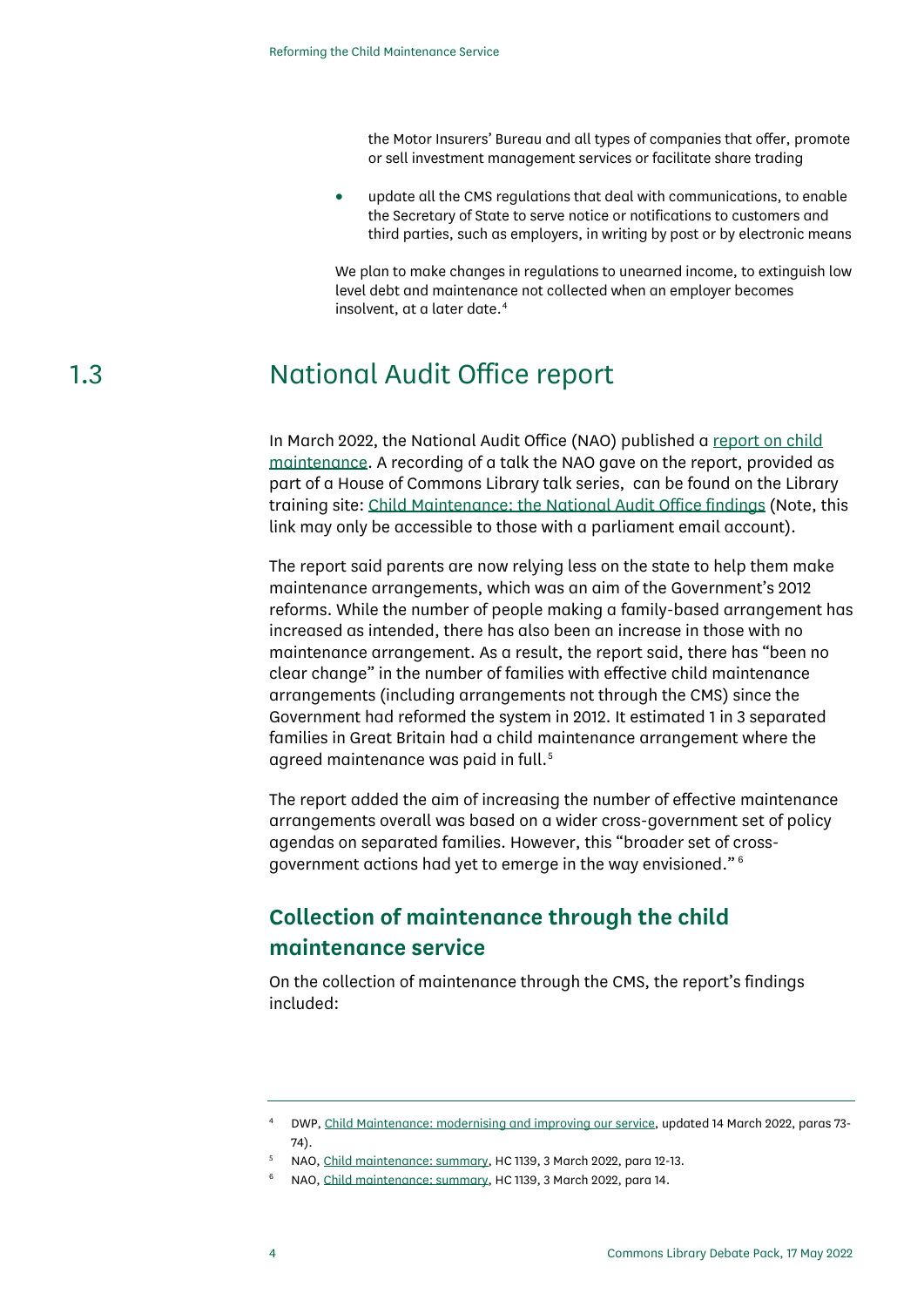- DWP's research does not fully explain why take-up of the CMS is lower than expected.
- The CMS has improved the accuracy of its maintenance calculations. Errors in assessing the maintenance due had reduced from 2.17% of the monetary value of assessed payments in 2015/16 to a record low of 0.65% in 2020/21.
- The CMS was designed to limit customer fraud and error but DWP has not estimated how many calculations are incorrect due to fraud and error.<sup>[7](#page-4-1)</sup>

### **Compliance with maintenance arrangements**

For Direct Pay, the CMS does not monitor whether payments are being made but does prompt parents to contact them if the arrangement is not working. The NAO report found "around half of new Direct Pay arrangements are either not sustained or are not effective […] meanwhile, unpaid maintenance arrears build up". The report said in the quarter ending September 2021, paying parents moving from Direct Pay onto Collect & Pay owed on average £1,100 ("around five months' worth of maintenance").<sup>[8](#page-4-2)</sup>

Regarding compliance with Collect and Pay arrangements, the report noted the percentage of paying parents contributing more than 90% of ongoing maintenance due in a quarter had increased from 31% in March 2016 to 49% in September 2021. It added, however, "many parents" fail to pay everything owed, or pay their maintenance late:

> In the quarter to September 2021, 39% of children under Collect & Pay arrangements received no ongoing maintenance or arrears. Some payments are made late within the quarter. As at September 2021, 38,000 paying parents (around one in four) with an ongoing arrangement had not paid any maintenance on their Collect & Pay arrangement for more than three months, and 22,000 (around one in seven) had not paid for more than six months.<sup>[9](#page-4-3)</sup>

### <span id="page-4-0"></span>**Arrears and enforcement**

Th NAO's report said the CMS has "improved its collection and enforcement activities and the amount it collects through Collect & Pay enforcing payments has increased." It added, however, there is "scope to go further":

- **It can take years before payments are made to receiving parents if the paying parent refuses to comply.**
- **Enforcement of arrears does not always ensure ongoing compliance**.

<sup>7</sup> NAO[, Child maintenance: summary,](https://www.nao.org.uk/wp-content/uploads/2022/03/Child-Maintenance-Summary.pdf) HC 1139, 3 March 2022, paras 16-19.

<span id="page-4-3"></span><span id="page-4-2"></span><span id="page-4-1"></span><sup>8</sup> NAO[, Child maintenance: summary,](https://www.nao.org.uk/wp-content/uploads/2022/03/Child-Maintenance-Summary.pdf) HC 1139, 3 March 2022, para 20.

<sup>9</sup> NAO[, Child maintenance: summary,](https://www.nao.org.uk/wp-content/uploads/2022/03/Child-Maintenance-Summary.pdf) HC 1139, 3 March 2022, para 21.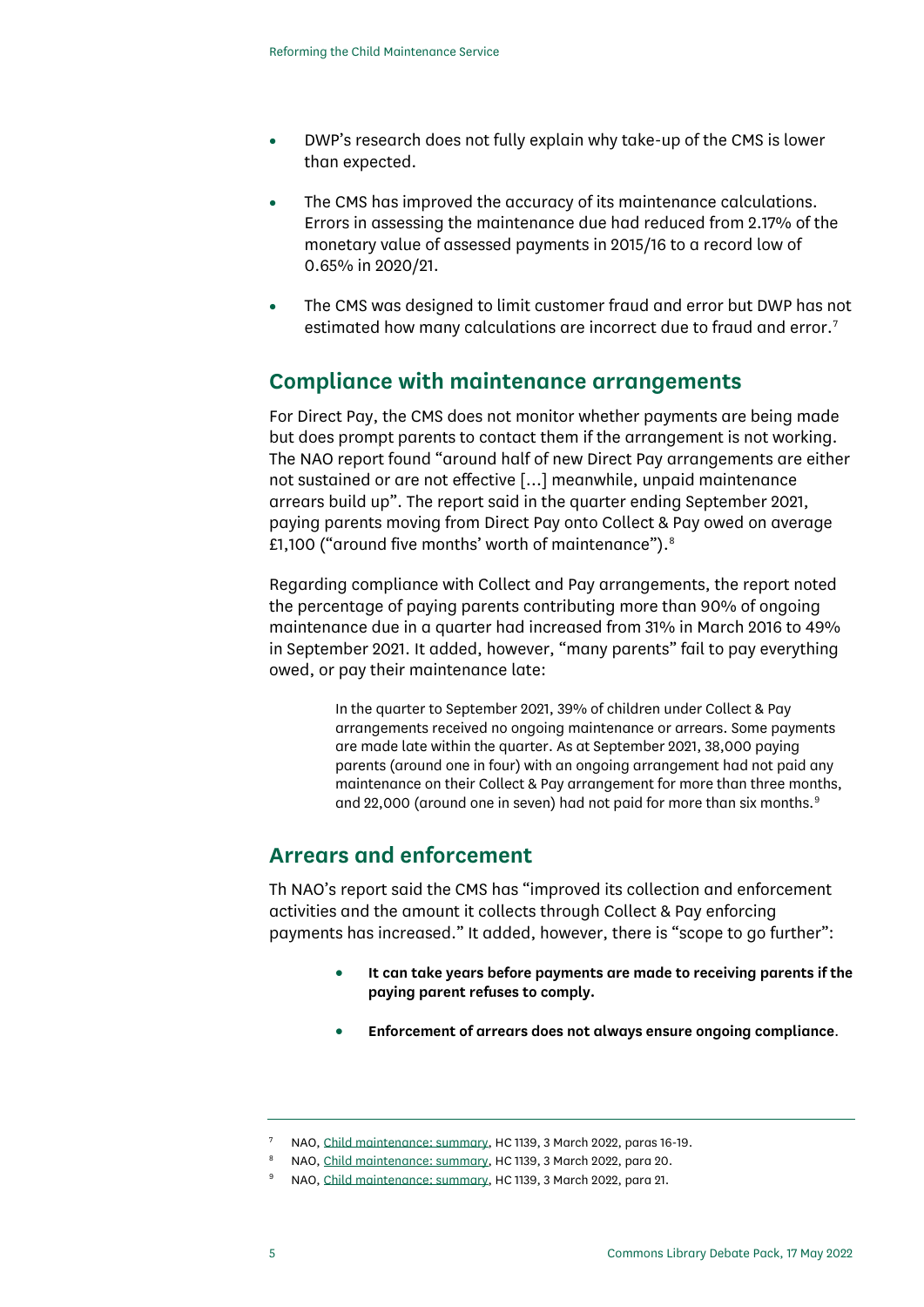• **Enforcement has not been properly built into the Universal Credit system**. The CMS can only deduct a full flat rate £7 of maintenance from a person's Universal Credit award. It cannot deduct partial deductions.[10](#page-5-1)

The report highlighted survey evidence that low-income parents consider affordability of maintenance payments to be a barrier to compliance and are more likely to build up arrears than the higher paid.<sup>[11](#page-5-2)</sup>

The report suggested that unless the Government writes off more CMS debt, outstanding arrears will grow indefinitely and are forecast to reach £1 billion by March 2031 at current rates." It added:

> The Department has no means to stop the [arrears] balance growing; even if its plans to improve compliance succeed, it will only delay the date the level of unpaid maintenance reaches £1 billion to 2034. The Department is in the process of identifying cases where the money owed is "potentially uncollectable", but it cannot legally write these off and has not decided what to do about them. Its experience of writing off CSA debt shows how parents have strong views both for and against writing off the debt. But in the long run leaving the debt balance to rise may also lead to disappointment and anger by giving the hope of money that never arrives and continuing to chase debt that is not going to be paid.<sup>[12](#page-5-3)</sup>

The chart showing the NAO's actual and forecast of unpaid child maintenance on Collect and Pay can be found on [page 60 of the NAO report \(PDF\).](https://www.nao.org.uk/wp-content/uploads/2022/03/Child-Maintenance.pdf)

A parliamentary question in April 202[2 asked the Government what it made of](https://questions-statements.parliament.uk/written-questions/detail/2022-04-14/154203)  [the NAO's projection of arrears](https://questions-statements.parliament.uk/written-questions/detail/2022-04-14/154203) reaching £1 billion by 2031. In response, the Minister, Guy Opperman, said:

> The Department has not forecast caseloads beyond 2025. The National Audit Office (NAO) forecast is a simple linear projection that assumes the legislative and economic environment will remain unchanged over the next nine years and does not account for the Child Maintenance Service's (CMS) ageing population of qualifying children.

> <span id="page-5-0"></span>Up to December 2021, the CMS has arranged £5.4 billion of child maintenance and £451 million (8%) was unpaid. $13$

## <span id="page-5-4"></span><span id="page-5-3"></span><span id="page-5-2"></span><span id="page-5-1"></span>1.4 Previous reform

There has been some reform to the Child Maintenance Service since its introduction in 2012. Information on these reforms can be found in the following Library briefings:

<sup>&</sup>lt;sup>10</sup> NAO[, Child maintenance: summary,](https://www.nao.org.uk/wp-content/uploads/2022/03/Child-Maintenance-Summary.pdf) HC 1139, 3 March 2022, para 22.

<sup>&</sup>lt;sup>11</sup> NAO[, Child maintenance: summary,](https://www.nao.org.uk/wp-content/uploads/2022/03/Child-Maintenance-Summary.pdf) HC 1139, 3 March 2022, para 23.

<sup>&</sup>lt;sup>12</sup> NAO[, Child maintenance: summary,](https://www.nao.org.uk/wp-content/uploads/2022/03/Child-Maintenance-Summary.pdf) HC 1139, 3 March 2022, para 25.

<sup>&</sup>lt;sup>13</sup> [PQ 154203,](https://questions-statements.parliament.uk/written-questions/detail/2022-04-14/154203) 14 April 2022.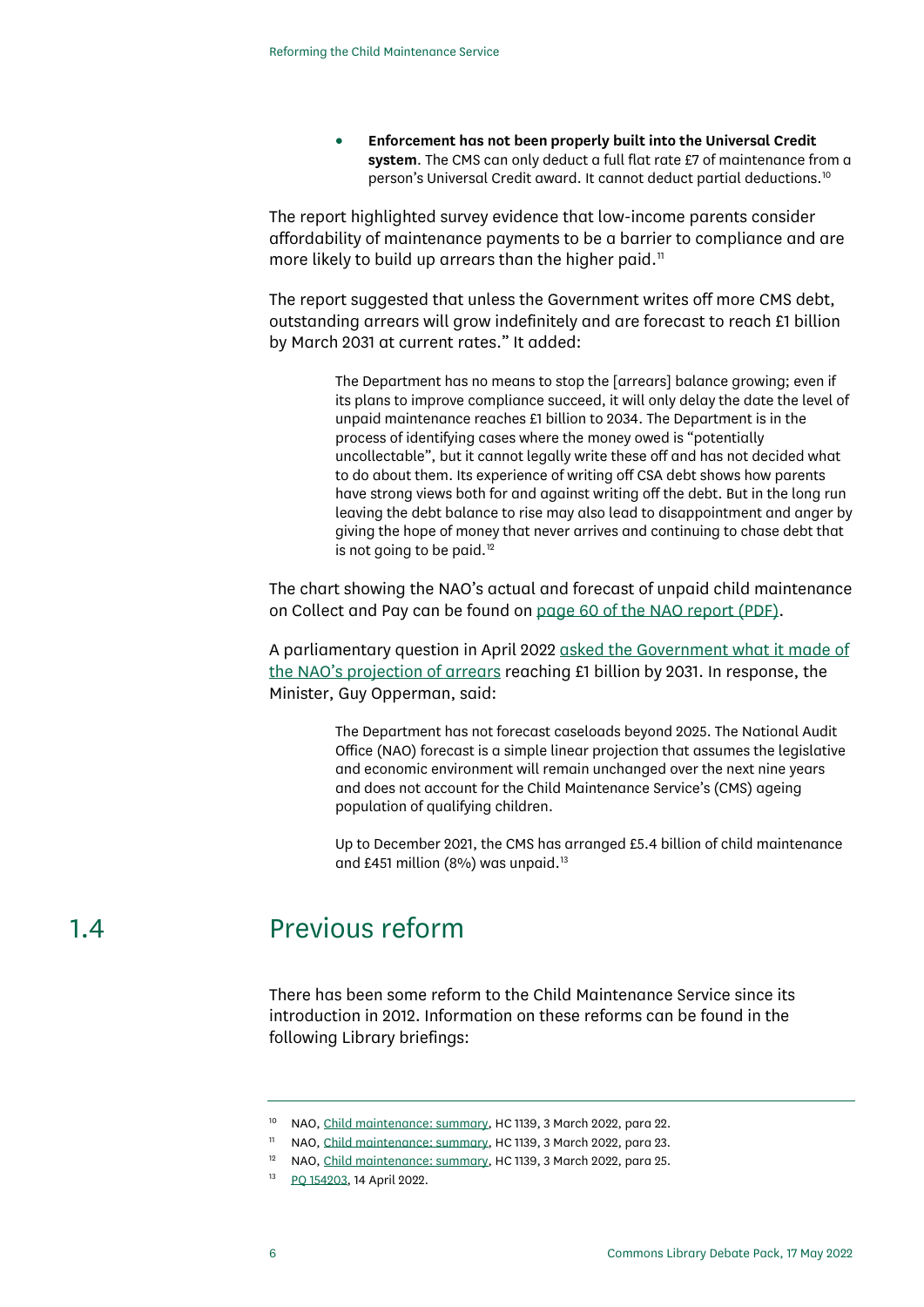- [Child maintenance: Calculations, variations and income \(UK\),](https://commonslibrary.parliament.uk/research-briefings/cbp-7770/) February 2022
- [Child maintenance: the write-off of arrears on Child Support Agency](https://commonslibrary.parliament.uk/research-briefings/cbp-7776/)  [cases \(UK\),](https://commonslibrary.parliament.uk/research-briefings/cbp-7776/) January 2021
- [Child maintenance: Child Support \(Miscellaneous Amendments\)](https://commonslibrary.parliament.uk/research-briefings/cbp-8588/)  [Regulations 2019 \(GB\),](https://commonslibrary.parliament.uk/research-briefings/cbp-8588/) March 2020
- [Child maintenance: variations, including the new notional income](https://commonslibrary.parliament.uk/research-briefings/cbp-7773/)  [criterion \(GB\),](https://commonslibrary.parliament.uk/research-briefings/cbp-7773/) March 2019
- [Child maintenance: inclusion of earnings from "special occupations" in](https://commonslibrary.parliament.uk/research-briefings/cbp-7772/)  [the 2012 CMS scheme,](https://commonslibrary.parliament.uk/research-briefings/cbp-7772/) March 2017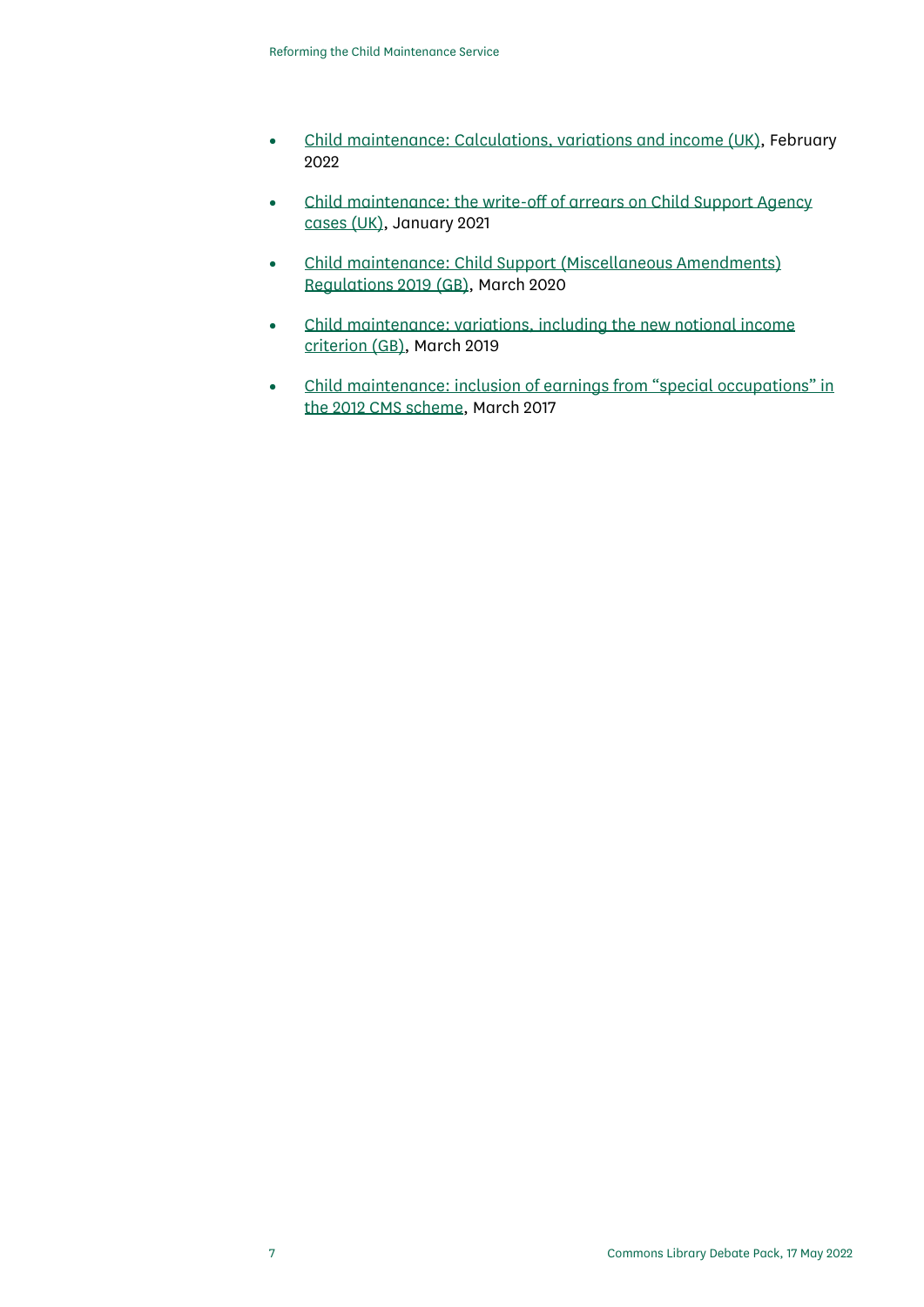# **2 Parliamentary material**

## <span id="page-7-0"></span>Parliamentary questions

#### **[Children: Maintenance](https://questions-statements.parliament.uk/written-questions/detail/2022-04-14/154203)**

#### **26 April 2022 | 154203**

#### **Asked by: Dr Rupa Huq**

To ask the Secretary of State for Work and Pensions, what assessment she has made of the National Audit Office's projections of the Child Maintenance Service arrears reaching £1 billion by 2031.

#### **Answering member: Guy Opperman**

The Department has not forecast caseloads beyond 2025. The National Audit Office (NAO) forecast is a simple linear projection that assumes the legislative and economic environment will remain unchanged over the next nine years and does not account for the Child Maintenance Service's (CMS) ageing population of qualifying children.

Up to December 2021, the CMS has arranged £5.4 billion of child maintenance and £451 million (8%) was unpaid.

#### **[Children: Maintenance](https://questions-statements.parliament.uk/written-questions/detail/2022-03-01/132249)**

#### **9 March 2022 | 132249**

#### **Asked by: Mr Jonathon Lord**

To ask the Secretary of State for Work and Pensions, what steps her Department is taking to increase collection rates of child maintenance payments.

#### **Answering member: Guy Opperman**

The Child Maintenance Service (CMS) take rigorous action to collect maintenance, combining robust negotiation activity with the highly effective use of its extensive range of Enforcement Powers.

There has been a consistent downward trend in the proportion of unpaid maintenance as a proportion of maintenance arranged, falling from 12.5% in 2017 to 8.5% in September 2021.

#### **[Children: Maintenance](https://questions-statements.parliament.uk/written-questions/detail/2022-02-08/120688)**

#### **21 February 2022 | 120688**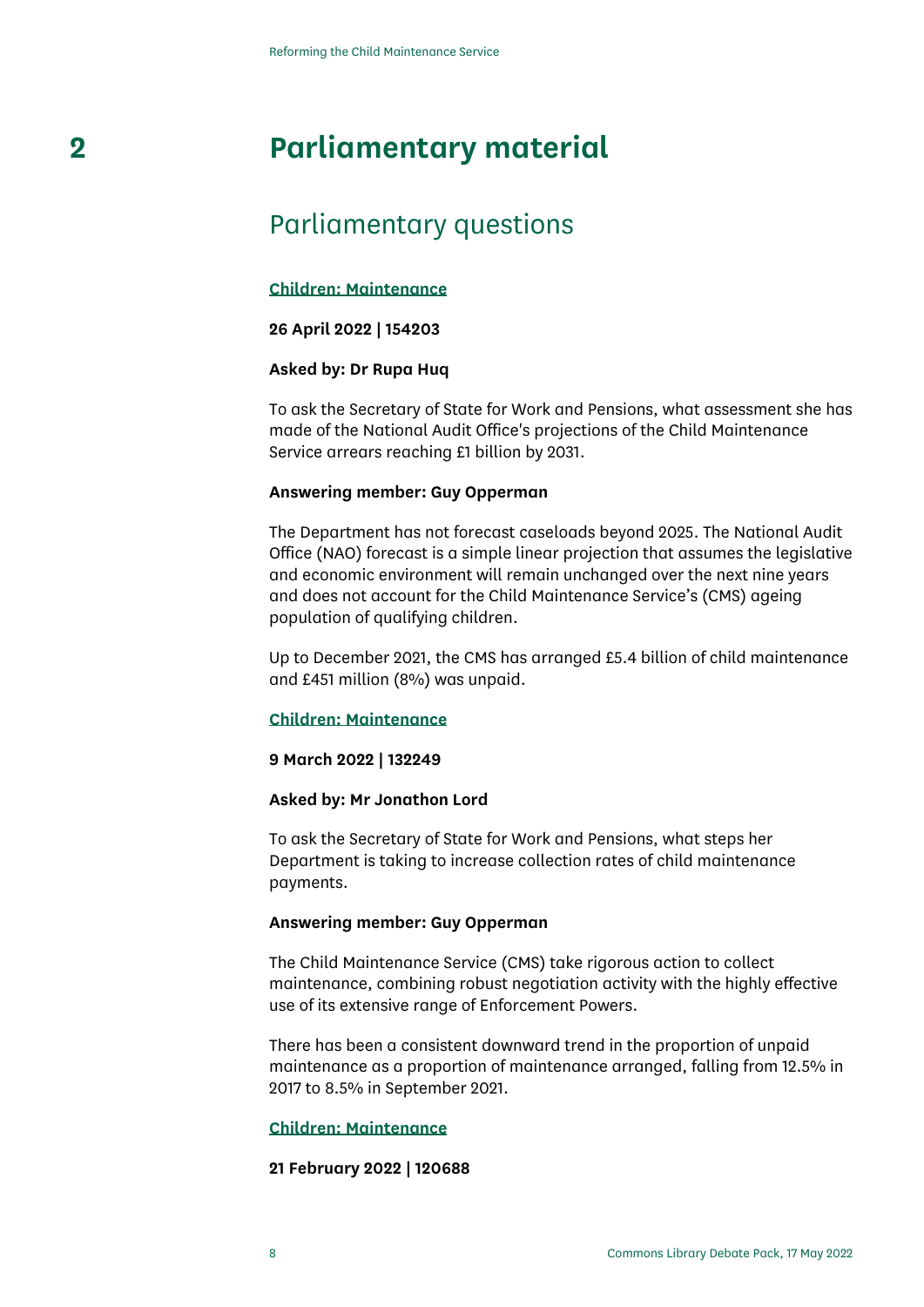#### **Asked by: Adam Holloway**

To ask the Secretary of State for Work and Pensions, what assessment she has made of the adequacy of the existing legislative powers available to the Child Maintenance Service to assist in recovery of maintenance arrears from selfemployed paying parents.

#### **Answering member: Guy Opperman**

The Child Maintenance Service has robust enforcement measures in place to try and recover arrears, including powers to deduct from a wide range of bank accounts, seizing goods, forcing the sale of a property and disqualification from driving or commitment to prison.

Enforcement actions are considered on a case by case basis, using powers that have the greatest chance of securing money for children.

#### **[Children: Maintenance](https://questions-statements.parliament.uk/written-questions/detail/2022-02-07/119710)**

#### **11 February 2022 | 119710**

#### **Asked by: Martyn Day**

To ask the Secretary of State for Work and Pensions, what steps her Department is taking to tackle the number of deductions of earnings orders, rather than deductions of earnings requests, being issued by the Child Maintenance Service to the Ministry of Defence's Defence Business Services.

#### **Answering member: Guy Opperman**

Deduction from Earnings Orders (DEO) are applied as a method of payment where the Child Maintenance Service deducts maintenance directly from the Paying Parent's wages. The DEO is primarily used to enforce payments but can be set up voluntarily. Deduction from Earnings Requests are similar to a Deduction from Earnings Order but used for Paying Parents who are serving members of the Armed Forces. The Child Maintenance Service can only request a deduction to the Ministry of Defence (MOD), unlike civilian employers they cannot order or enforce payment. MOD policy aims to comply with requests however if the Paying Parent is committed to operational duties MOD may suspend the collection of debt.

Child Maintenance Service takes action to ensure the correct method of payment is applied through identifying whether a Paying Parent is in the Armed Forces through its use of Real Team Information (RTI) Data taken from HMRC. This provides up to date information about Pay As You Earn income as the information submitted by employers online is displayed in RTI immediately. To ensure that the correct method of payment is used for a Paying Parent who is serving in the Armed Forces caseworkers are provided with step by step procedural instructions and training.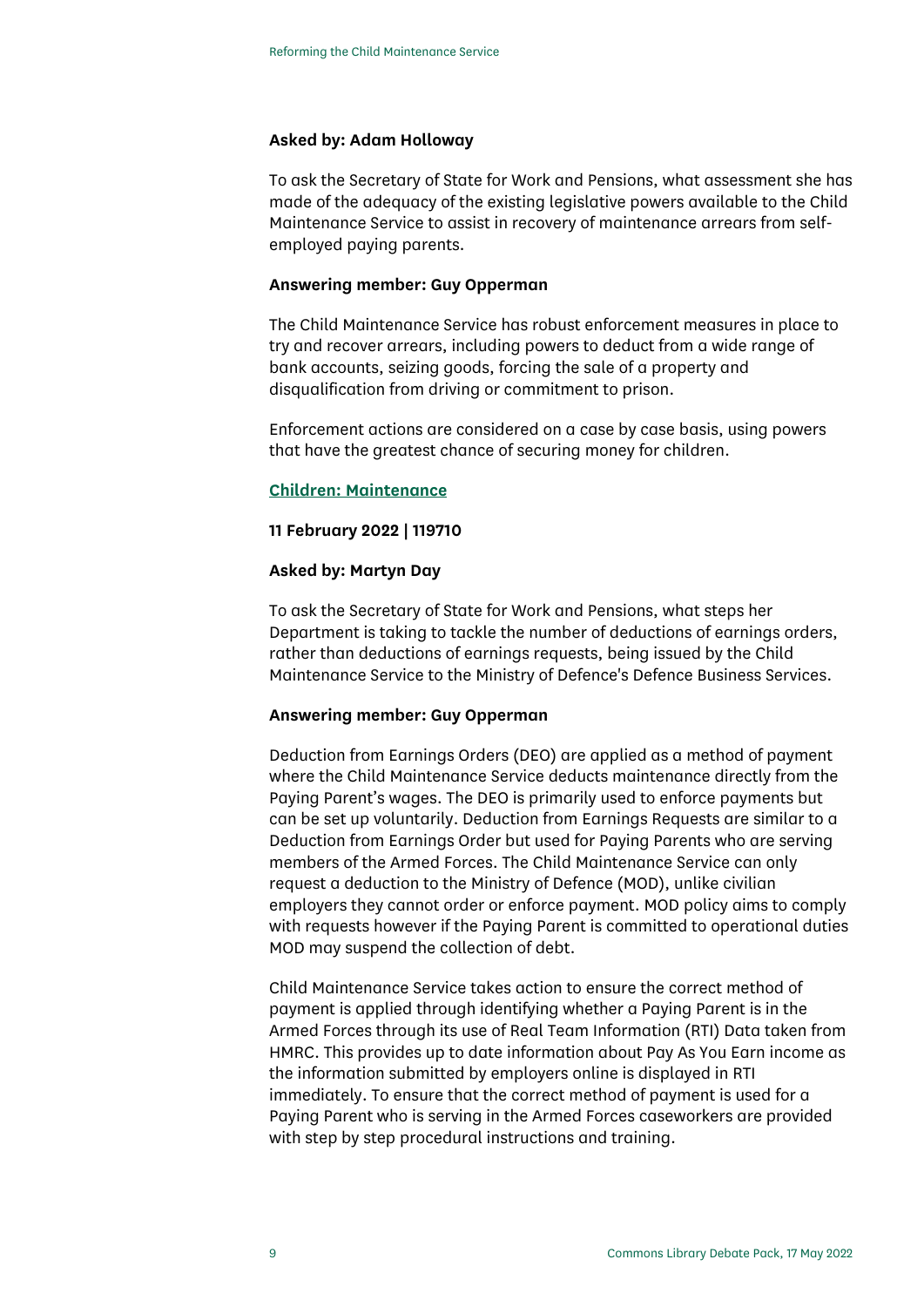As at September 2021 Child Maintenance Service had 45,054 Deduction from Earnings Orders and 479 Deduction from Earnings Requests in operation. (source - Published stats – stat-xplore – CMS Paying Parents = method of payments).

#### **[Children: Maintenance](https://questions-statements.parliament.uk/written-questions/detail/2022-02-01/116100)**

#### **9 February 2022 | 116100**

#### **Asked by: Dr Kieran Mullan**

To ask the Secretary of State for Work and Pensions, what steps her Department is taking to increase collection rates of child maintenance payments.

#### **Answering member: Guy Opperman**

The Child Maintenance Service (CMS) take rigorous action to collect maintenance, combining robust negotiation activity with the highly effective use of its extensive range of Enforcement Powers. This approach is driven by the Payment Compliance strategy increasing CMG compliance influencing activities to tackle non-paying cases and challenge non-compliant behaviours.

CMS have worked in partnership with Courts and Enforcement Agents following the restrictions on Enforcement activity during the initial phase of the pandemic in 2020 to quickly return to normal operating practice.

During the quarter ending September 2021 £47.4 million was paid through the Collect & Pay service compared to the quarter ending December 2019 where £44.1 million was paid before the impact of the pandemic took effect. (Source – National Tables – table five 'Money Due and Paid each quarter' January 2015 to September 2021).

There has been a consistent downward trend in the proportion of unpaid maintenance as a proportion of maintenance arranged since 2017, falling from 12.5% in 2017 to 8.5% in September 2021 (Source – National Tables table six ' how much maintenance CMS has arranged March 2015 to September 20).

#### **[Children: Maintenance](https://questions-statements.parliament.uk/written-questions/detail/2022-01-24/110642)**

#### **27 January 2022 | 110642**

#### **Asked by: Olivia Blake**

To ask the Secretary of State for Work and Pensions, what recent assessment she has made of the ability of the Child Maintenance Service to safeguard applicants who are survivors of domestic abuse.

#### **Answering member: Guy Opperman**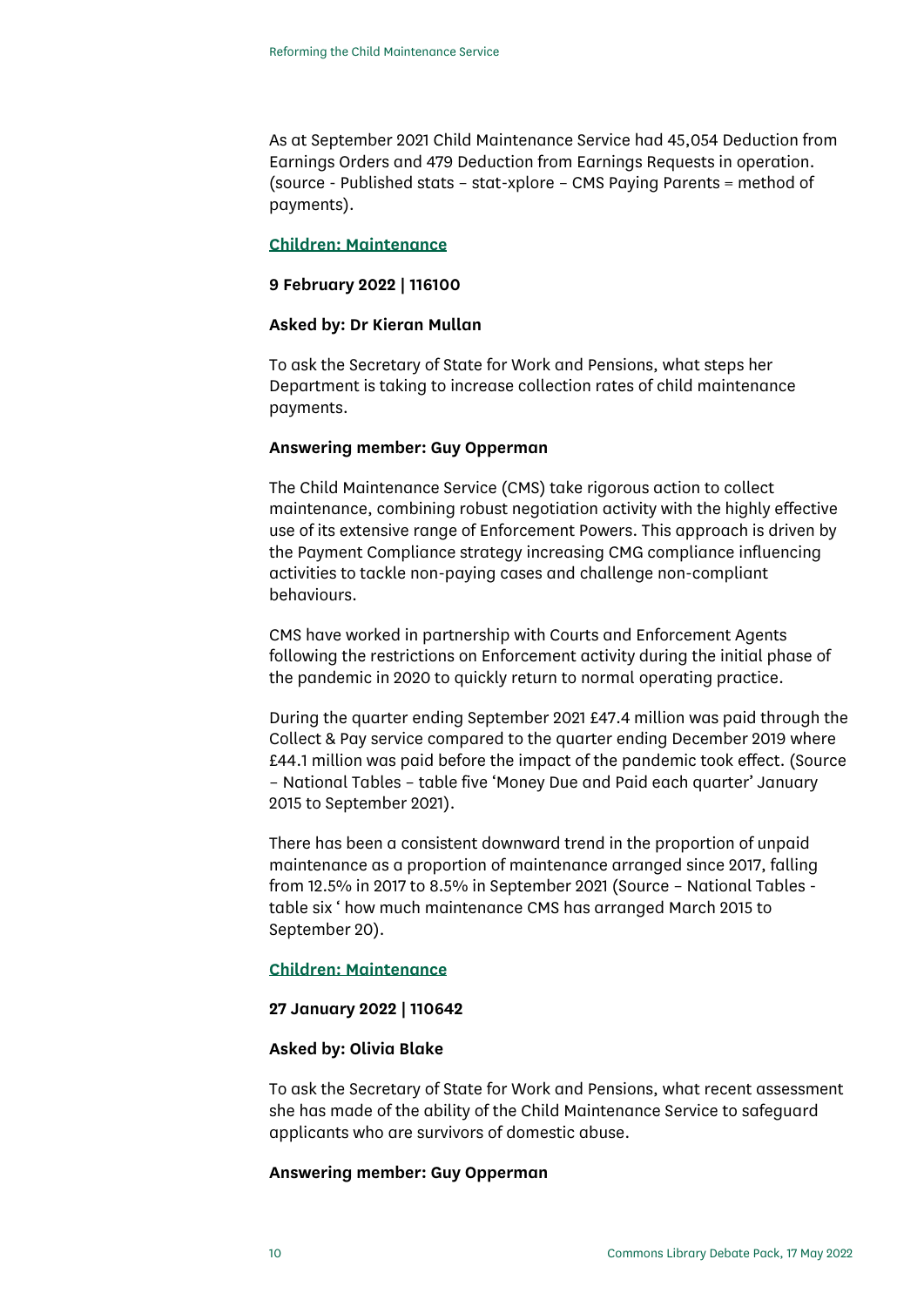The Child Maintenance Service (CMS) has robust procedures in place to support parents who have experienced domestic abuse.

The £20 application fee is waived for survivors of abuse and a programme of domestic abuse training is delivered to all CMS caseworkers.

Safeguards are built into the system such as non-traceable payment methods to keep parents' locations hidden and the CMS ensures there is no unwanted contact between parents. The Service can also signpost customers to external organisations such as charities and support groups.

#### **[Children: Maintenance](https://questions-statements.parliament.uk/written-questions/detail/2021-11-24/80921)**

#### **2 December 2021 | 80921**

#### **Asked by: Mark Tami**

To ask the Secretary of State for Work and Pensions, what assessment he has made of the equity of the proportion of a self-employed parent's income that is payable as Child Maintenance.

#### **Answering member: Guy Opperman**

The Child Maintenance calculation is designed to be fair and affordable, while ensuring that the paying parent contributes a significant proportion of their income to support their children.

For self-employed paying parents the income used to calculate child maintenance payments is usually provided by HMRC and is the gross taxable profit of the parent's business, for the latest tax-year HMRC hold a complete record. The taxable profits of a business represent the amount from which a business owner can support themselves and meet their outgoings.

#### **[Children: Maintenance](https://questions-statements.parliament.uk/written-questions/detail/2021-11-17/76730)**

#### **30 November 2021 | 76730**

#### **Asked by: Karin Smyth**

To ask the Secretary of State for Work and Pensions, how many times the Child Maintenance Service has taken formal action against an employer that has failed to meet the requirements of a deduction of earnings order in each of the last three years.

#### **Answering member: Guy Opperman**

Child Maintenance Group policy allows for its Financial Investigation Unit to attempt to try and establish compliance in all cases before looking to see if the case may be prosecutable.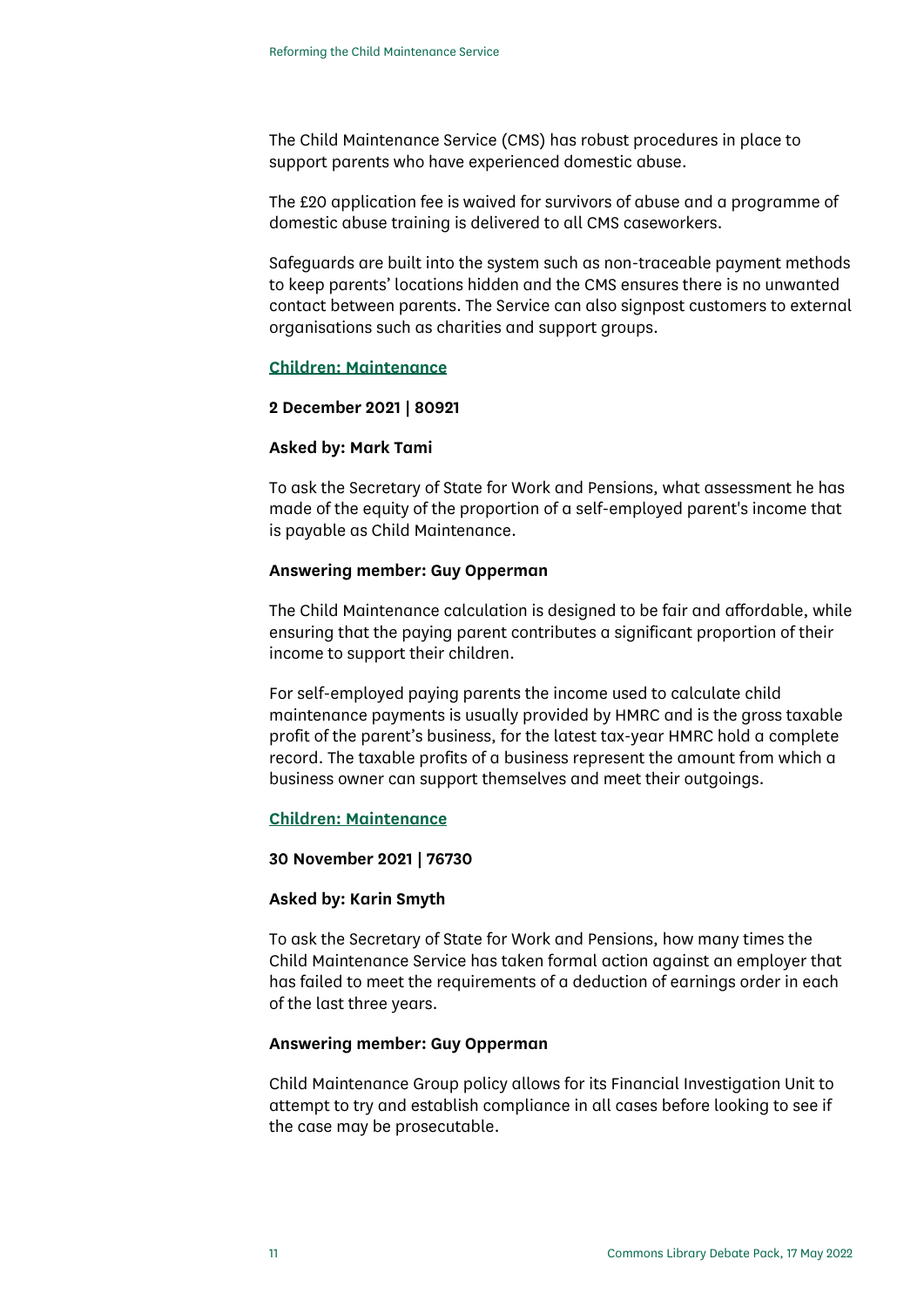If the employer does not comply immediately a warning of Interview Under Caution and possible prosecution is sent. It is only after this notice expires that a notice that we intend to carry out an Interview Under Caution is sent, which would signal prosecution even if the employer then complies.

#### **[Children: Maintenance](https://questions-statements.parliament.uk/written-questions/detail/2021-06-17/17774)**

#### **21 June 2021 | 17774**

#### **Asked by: Rachael Maskell**

To ask the Secretary of State for Work and Pensions, how many complaints about child maintenance cases have been received by the Independent Case Examiner in each year since 2010.

#### **Answering member: Guy Opperman**

Information about the number of complaints received by the Unit is routinely included in the Independent Case Examiner's Annual Report, which is published on gov.uk. The information requested is summarised in the table below.

Please note that the Independent Case Examiner can only review complaints which have received a final response from DWP, as such not all the complaints that are received are accepted for examination.

| Year         | CSA & CMS Complaints Received |
|--------------|-------------------------------|
| 2010/11      | 2241                          |
| 2011/12 1670 |                               |
| 2012/13 1457 |                               |
| 2013/14 1354 |                               |
| 2014/15 1169 |                               |
| 2015/16 936  |                               |
| 2016/17 869  |                               |
| 2017/18      | 896                           |
| 2018/19 1255 |                               |
| 2019/201330  |                               |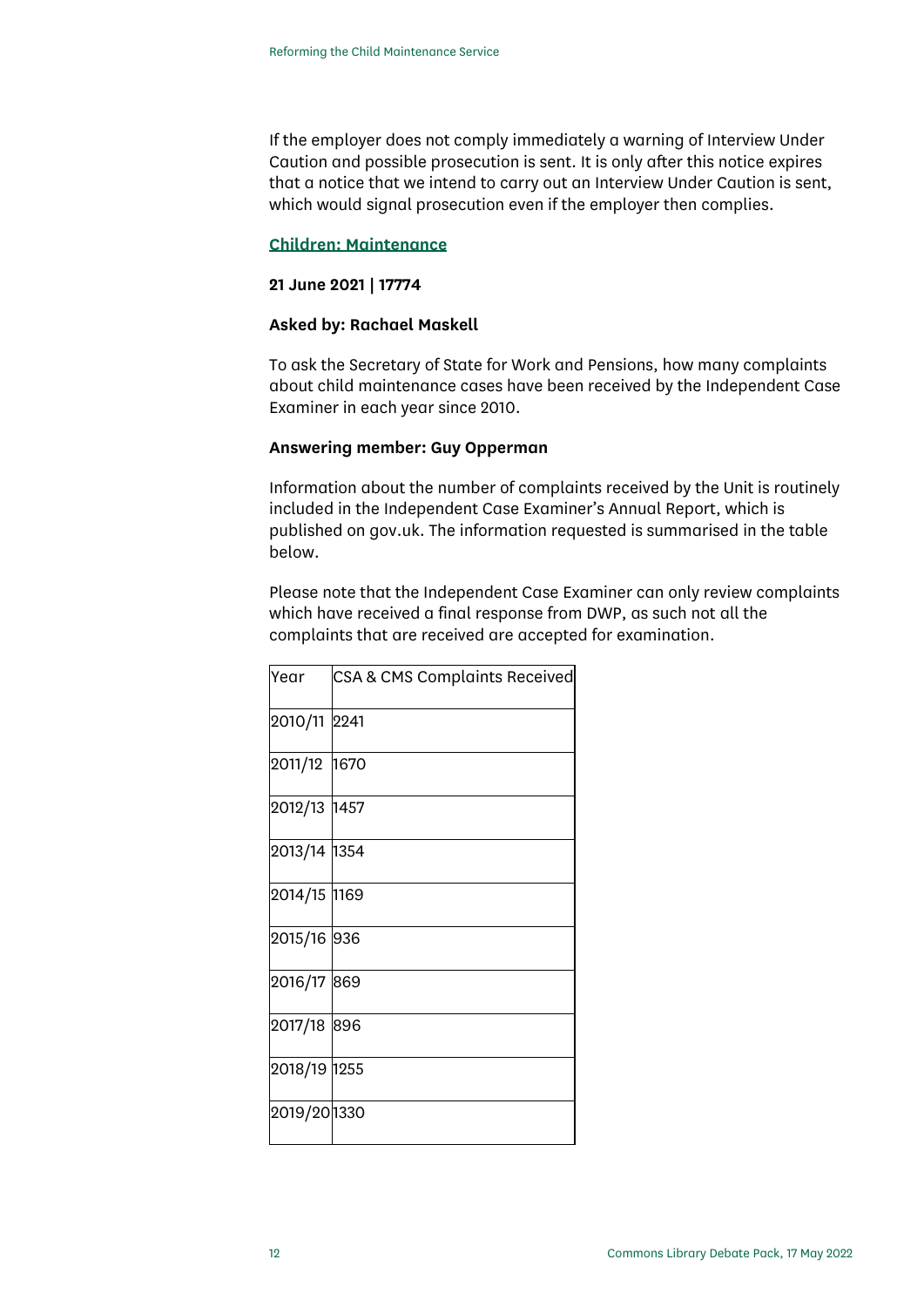

#### **[Children: Maintenance](https://questions-statements.parliament.uk/written-questions/detail/2021-05-20/4706)**

#### **25 May 2021 | 4706**

#### **Asked by: Munira Wilson**

To ask the Secretary of State for Work and Pensions, what assessment has she made of the potential merits of (a) removing or (b) reducing the 25 per cent threshold for in-year reviews for child maintenance payments that would allow the paying parent to request a review as soon as changes in their income make the existing level of payment unaffordable.

#### **Answering member: Guy Opperman**

The Child Maintenance Service (CMS) keeps all policies and procedures under review. However, it remains the case that the 25 per cent threshold ensures that both parents can continue to budget with certainty, and therefore provide ongoing certainty for the child. Most people's income does not change to this degree over the course of one year. It also ensures that minor changes in income do not interfere with the efficiency of the child maintenance system, increasing costs for the taxpayer. A change will not be considered unless it breaches the 25 per cent threshold.

#### **[Children: Maintenance](https://questions-statements.parliament.uk/written-questions/detail/2021-03-08/164668)**

#### **11 March 2021 | 164668**

#### **Asked by: Navendu Mishra**

To ask the Secretary of State for Work and Pensions, pursuant to the Answer of 3 March 2021 to Question 160841, what changes her Department is making as part of the overall improvement plan that will support increased compliance of child maintenance payments.

#### **Answering member: Guy Opperman**

Child Maintenance Service are undertaking a range of changes as part of an overall improvement programme. This includes automation of simpler tasks and an improved digital offer, that will enable caseworkers to focus on more complex areas of work, supporting service improvements and increased compliance.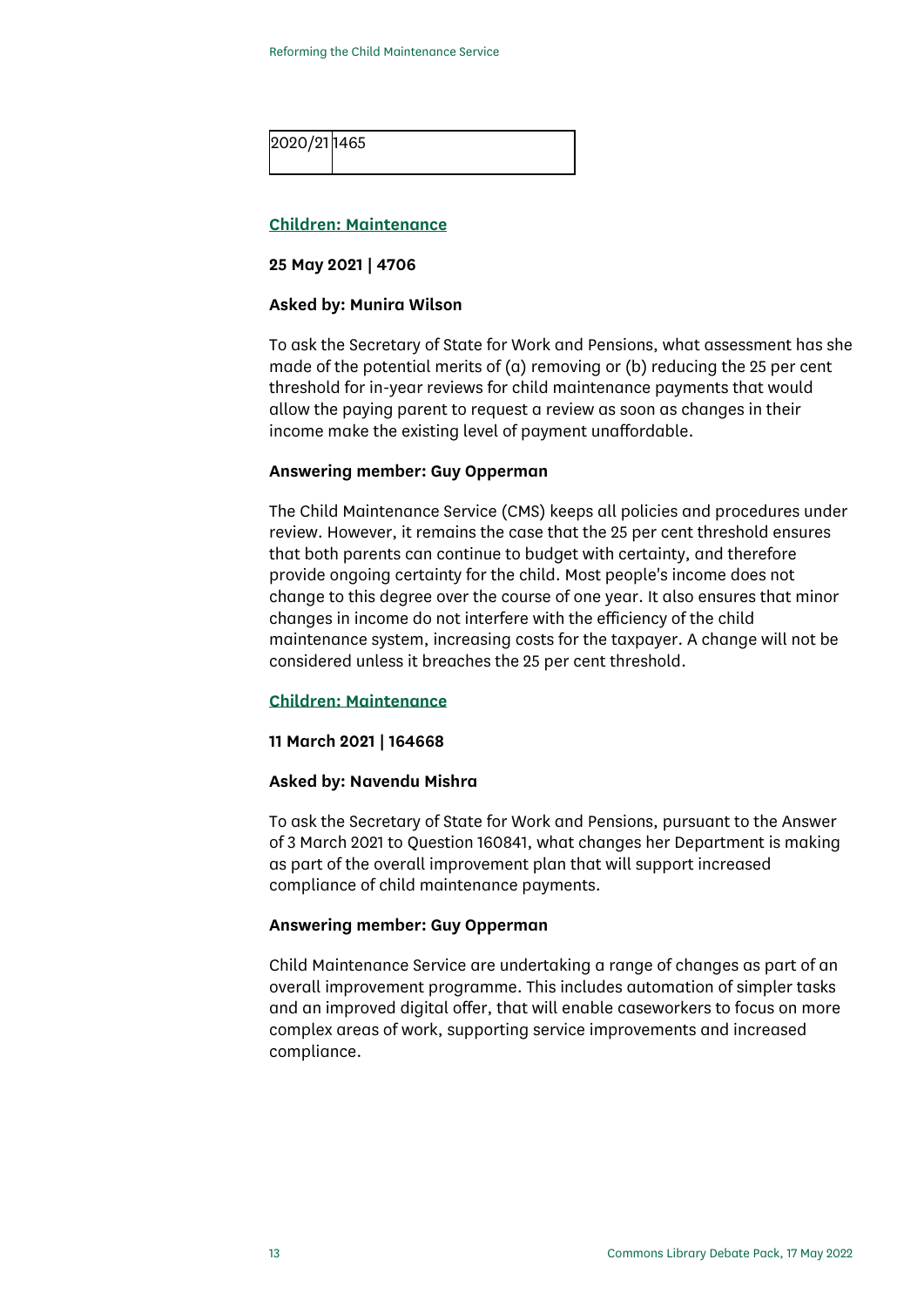### **Debates**

#### **[Topical Questions](https://hansard.parliament.uk/Commons/2022-03-21/debates/1089A0E8-BABA-408A-8E0D-4EF0448342B2/TopicalQuestions#contribution-9ED53B50-7268-45B5-8FB8-4F77A8CAE08F)**

#### **21 March 2022 | House of Commons | 711 c18**

#### **[Child Maintenance Service](https://hansard.parliament.uk/lords/2021-06-24/debates/F233BEB5-D741-4B41-8317-6C9BD9470B55/ChildMaintenanceService)**

#### **24 June 2021 | House of Lords | Grand Committee | 813 cc160-172GC**

To ask Her Majesty's Government what plans they have to reform the Child Maintenance Service.

#### **[Topical Questions](https://hansard.parliament.uk/Commons/2021-03-08/debates/D9EA0134-5B9B-4513-8A12-EADEF8A1FE86/TopicalQuestions#contribution-A12ADD5C-E442-495E-A22F-46BAB2B18906)**

#### **8 March 2021 | House of Commons | 913046 | 690 cc517-518**

#### **[Covid-19: Child Maintenance Service](https://hansard.parliament.uk/Commons/2021-01-21/debates/0E3957B0-D917-4B4B-9D08-0C7F6486B4AB/Covid-19ChildMaintenanceService)**

#### **21 January 2021 | House of Commons | 687 cc1198-1216**

That this House has considered the operation of the Child Maintenance Service during the covid-19 outbreak.

#### **[Child Maintenance Service: Payment Recovery from Absent Parents](https://hansard.parliament.uk/Commons/2019-10-02/debates/1FA51A99-D83E-4464-A395-9026D2E04227/ChildMaintenanceServicePaymentRecoveryFromAbsentParents)**

#### **2 October 2019 | House of Commons | Westminster Hall | 664 cc367- 384WH**

That this House has considered the performance of the Child Maintenance Service in recovering payments from absent parents.

#### **[Child Maintenance Service](https://hansard.parliament.uk/Commons/2019-07-23/debates/0A093ACC-4A8F-468F-BC1B-6419DF9B9735/ChildMaintenanceService)**

#### **23 July 2019 | House of Commons | Westminster Hall | 663 cc532-555WH**

That this House has considered the effectiveness of the Child Maintenance Service.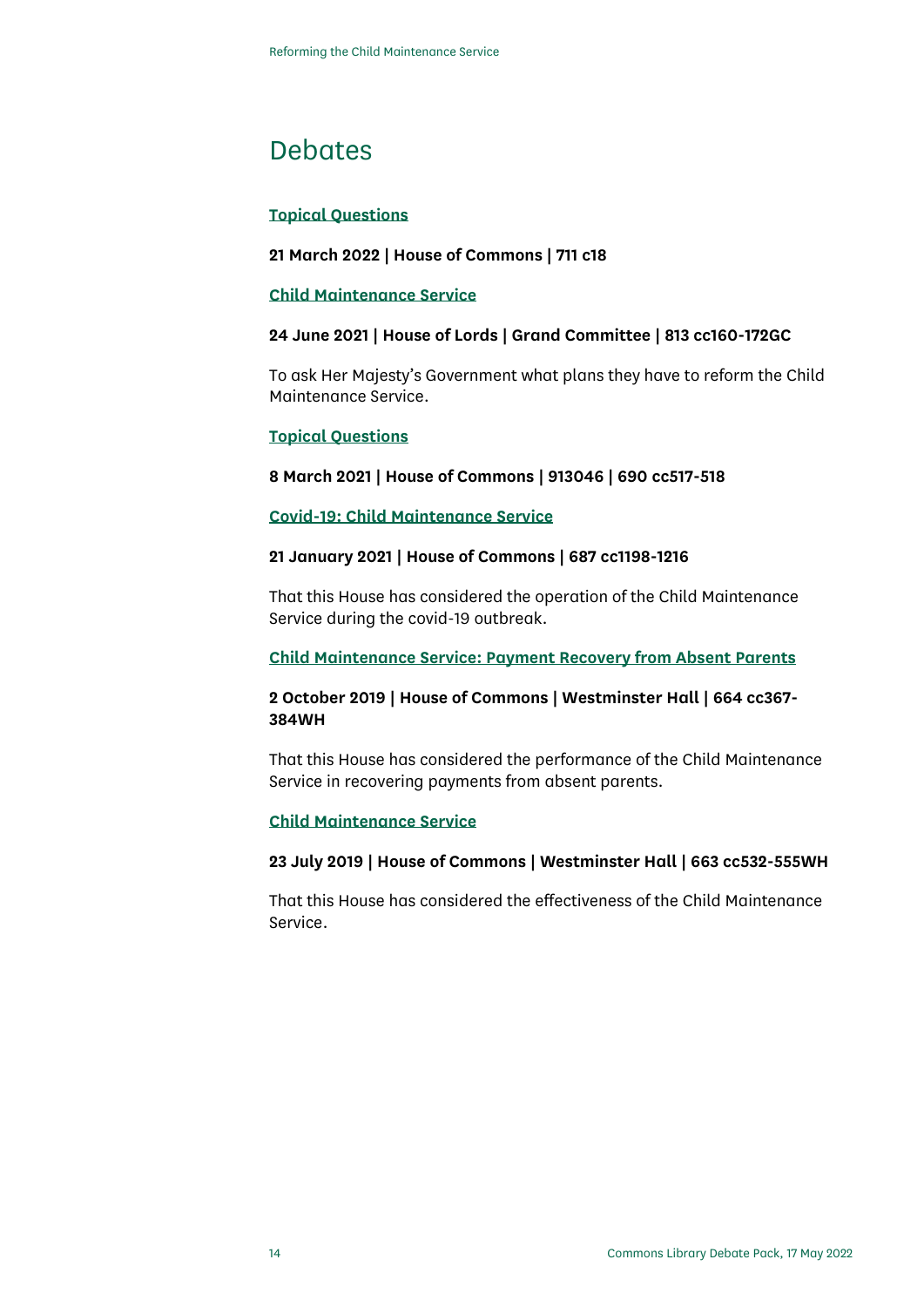## Early Day Motions

#### **[Child Maintenance](https://edm.parliament.uk/early-day-motion/57191/child-maintenance)**

#### 29 June 2020 | EDM 668

That this House notes the £354 million of arrears owed to families under the Child Maintenance Service (CMS) with just £31 million having been collected through enforcement action in the latest quarter; futher notes that 43 per cent of cases under Collect and Pay arrangements are not receiving any maintenance; recognises that according to a 2019 study by Hakovirta et al, the full and timely payment of maintenance could lift 60 per cent of families living in poverty out of poverty; further recognises the increased hardship families are facing as a result of covied-19; supports those single-parents seeking a judicial review of the Department for Work and Pensions for their persistent failure to collect maintenance; calls on the Government to take action to secure the maintenance to which families have a legal right, including a root and branch review of the CMS to ensure it works effectively for the children it is supposed to serve, to increase enforcement action against non-compliant, non-resident parents, to improve enforcement powers for the CMS, and to introduce a Minimum Maintenance Payment to provide parents-with-care and their children a guaranteed income to prevent hardship and ensure a dignified standard of living.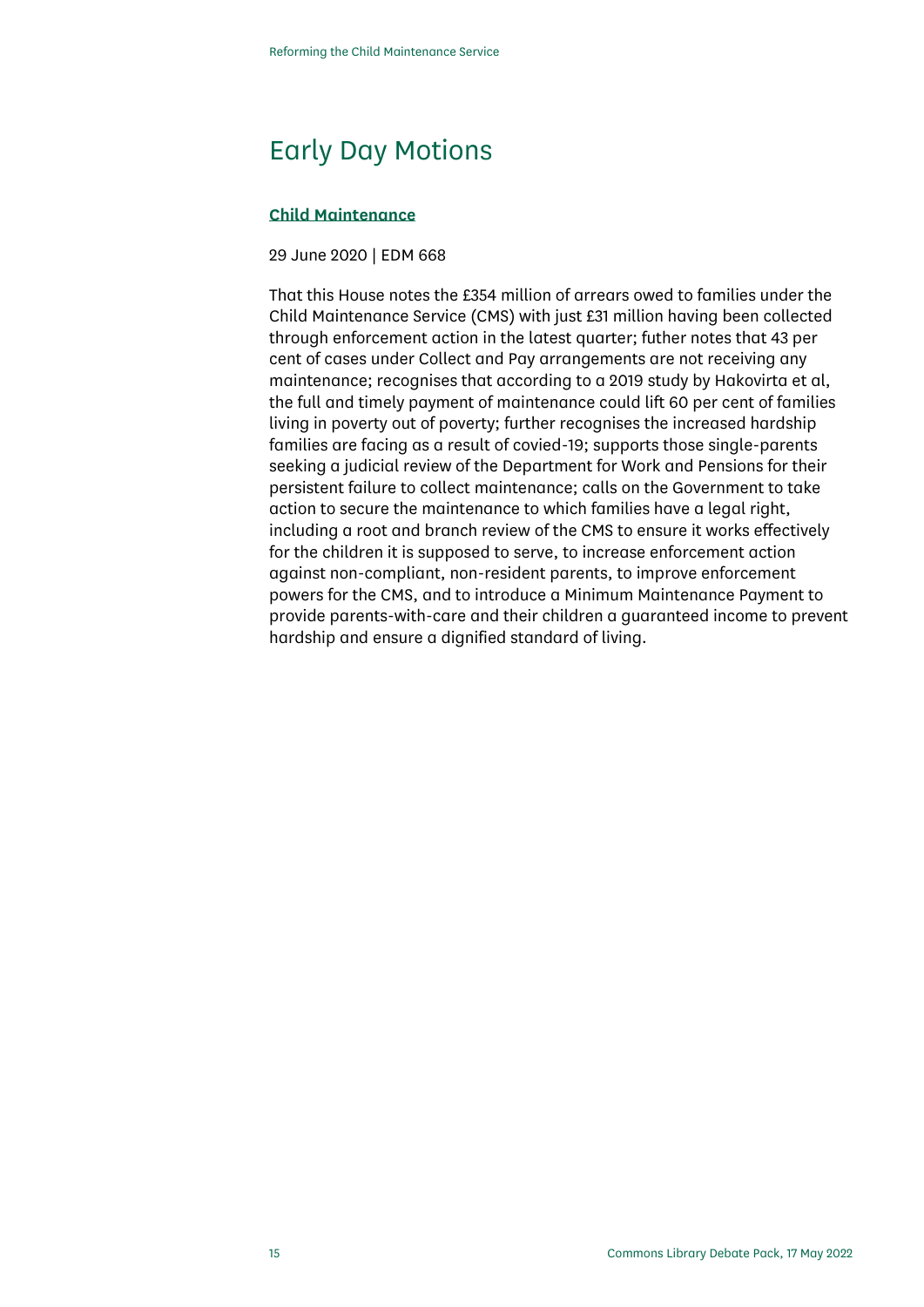# **3 Press material**

<span id="page-15-0"></span>**The following is a selection of news and media articles relevant to this debate.** 

**Please note: the Library is not responsible for either the views or the accuracy of external content.**

[DWP child maintenance service blasted by single parents over delays in](https://www.dailyrecord.co.uk/news/politics/dwp-child-maintenance-service-blasted-26794917)  [payment](https://www.dailyrecord.co.uk/news/politics/dwp-child-maintenance-service-blasted-26794917)

Paul Hutcheon, Daily Record

26 April 2022

[Parents brand Child Maintenance Service 'an absolute joke' and say it's too](https://www.manchestereveningnews.co.uk/news/parenting/parents-brand-child-maintenance-service-23457833)  [easy to dodge payments](https://www.manchestereveningnews.co.uk/news/parenting/parents-brand-child-maintenance-service-23457833)

Emma Gill, Manchester Evening News

24 March 2022

[How much child maintenance to pay as Government signals changes](https://www.nottinghampost.com/news/nottingham-news/how-much-child-maintenance-pay-6834519)

Jack Thurlow, Nottingham Post

21 March 2022

[New changes to Child Maintenance Service will see more children benefit from](https://www.dailyrecord.co.uk/lifestyle/money/new-changes-child-maintenance-service-26469910)  [financial support](https://www.dailyrecord.co.uk/lifestyle/money/new-changes-child-maintenance-service-26469910)

Linda Howard, Daily Record

15 March 2022

[Number of single parents left without child maintenance payments doubles](https://www.politics.co.uk/news/2022/03/03/number-of-single-parents-left-without-child-maintenance-payments-doubles/)

Georgia Gilholy, Politics.co.uk

3 March 2022

[Billions written off as child maintenance goes unpaid](https://www.thetimes.co.uk/article/billions-written-off-as-child-maintenance-goes-unpaid-z9hptwwbg)

Jonathon Ames, The Times (online) [may require subscription]

19 November 2021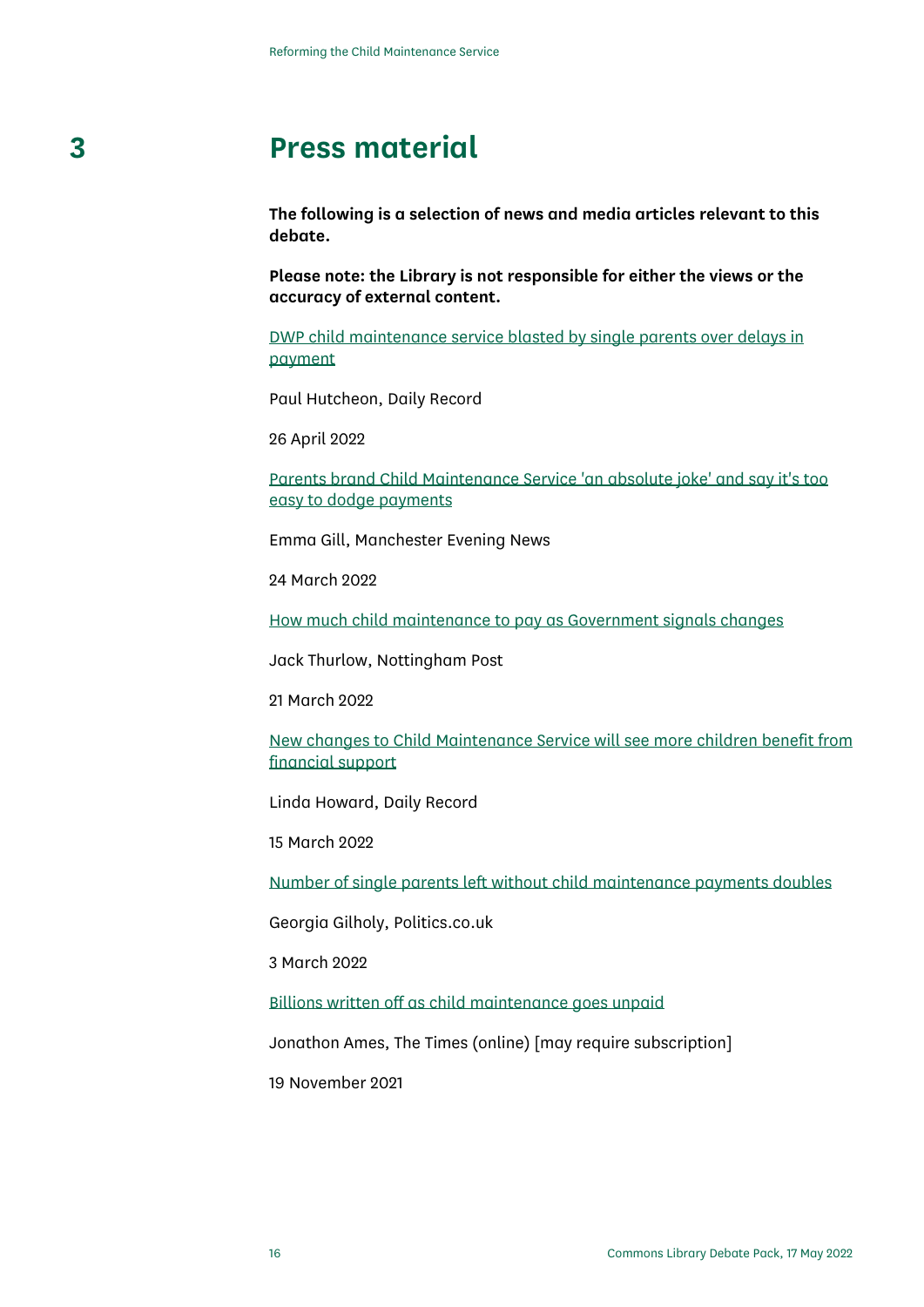[Government must reform the Child Maintenance Service before another](https://inews.co.uk/inews-lifestyle/money/ethical-money/we-cant-wait-for-another-tragedy-like-emma-days-before-we-fix-the-system-1155766)  [mother loses her life](https://inews.co.uk/inews-lifestyle/money/ethical-money/we-cant-wait-for-another-tragedy-like-emma-days-before-we-fix-the-system-1155766)

Sarah Davidson, iNews

18 August 2021

[DWP seeks views on modernisation of Child Maintenance Service](https://www.familylaw.co.uk/news_and_comment/dwp-seeks-views-on-modernisation-of-child-maintenance-service)

Family Law

28 June 2021

[Child maintenance: Mothers take legal action against DWP](https://www.bbc.co.uk/news/uk-england-53064741)

BBC

24 June 2020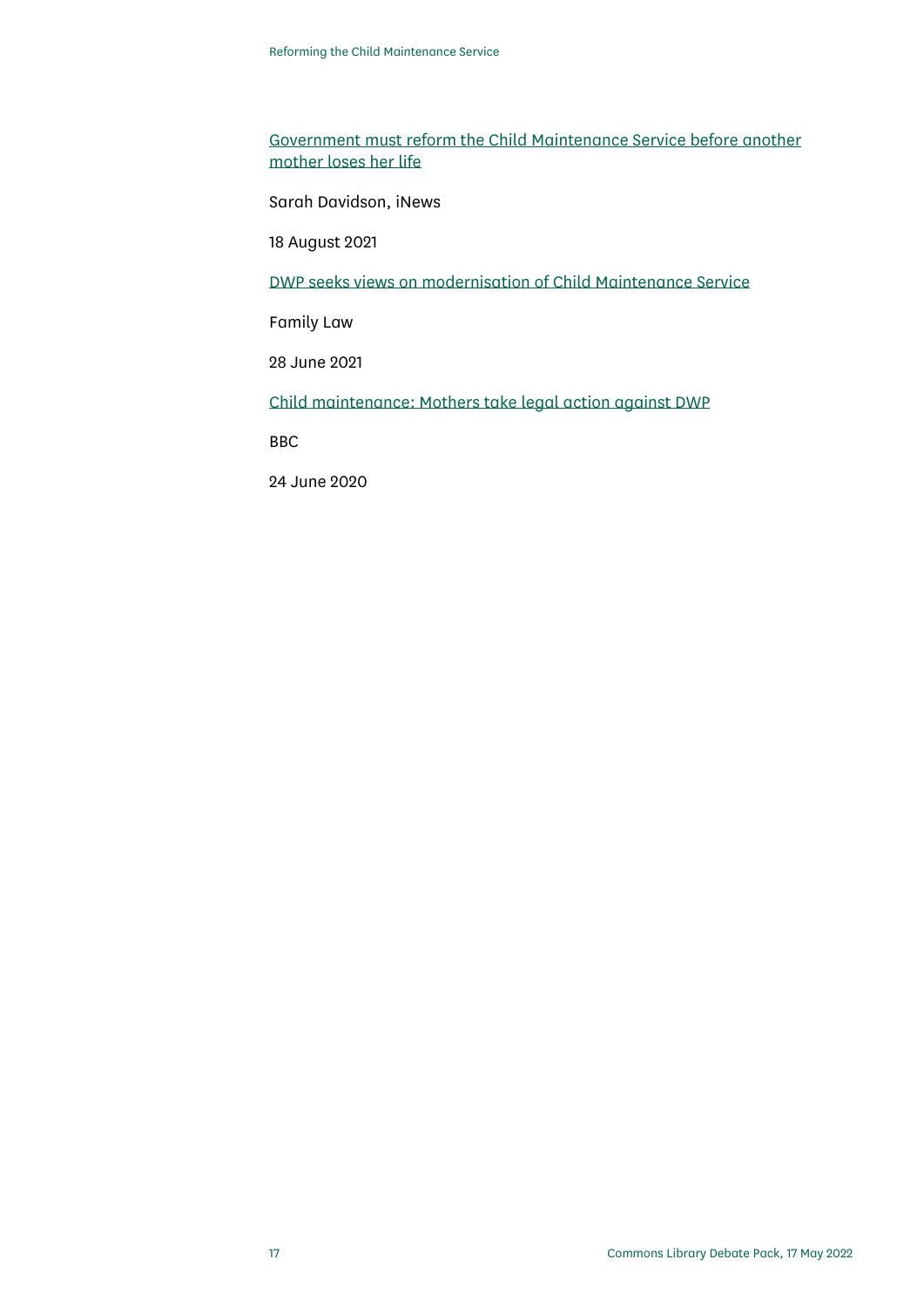# **4 Further reading**

### <span id="page-17-0"></span>House of Commons and House of Lords Library

House of Commons Library, [Child maintenance: Calculations, variations and](https://commonslibrary.parliament.uk/research-briefings/cbp-7770/)  [income \(UK\)](https://commonslibrary.parliament.uk/research-briefings/cbp-7770/)

House of Commons Library, [Child Maintenance: Fees, enforcement and](https://commonslibrary.parliament.uk/research-briefings/cbp-7774/)  [arrears](https://commonslibrary.parliament.uk/research-briefings/cbp-7774/)

House of Lords Library, [Changes to the Child Maintenance Service](https://lordslibrary.parliament.uk/changes-to-the-child-maintenance-service/)

### **Other**

Department for Work and Pensions[, Child Maintenance: modernising and](https://www.gov.uk/government/consultations/child-maintenance-modernising-and-improving-our-service/outcome/government-response-child-maintenance-modernising-and-improving-our-service)  [improving our service,](https://www.gov.uk/government/consultations/child-maintenance-modernising-and-improving-our-service/outcome/government-response-child-maintenance-modernising-and-improving-our-service) 14 March 2022.

National Audit Office, [Child Maintenance,](https://www.nao.org.uk/report/child-maintenance/?utm_campaign=child-maintenance&utm_content=&utm_medium=email&utm_name=&utm_source=govdelivery&utm_term=) 3 March 2022

• A recording of a talk the NAO gave on the report, provided as part of a House of Commons Library talk series, can be found on the Library training site: [Child Maintenance: the National Audit Office findings](https://parliament.learningpool.com/mod/resource/view.php?id=5161) (Note, this link may only be accessible to those with a parliament email account).

Public Accounts Committee, [Child Maintenance inquiry: Oral and written](https://committees.parliament.uk/work/6434/child-maintenance/publications/)  [evidence](https://committees.parliament.uk/work/6434/child-maintenance/publications/) (accessed 16 May 2022).

The National Centre for Social Researc[h, British Social Attitudes: Child](https://www.bsa.natcen.ac.uk/latest-report/british-social-attitudes-38/child-maintenance.aspx)  [Maintenance](https://www.bsa.natcen.ac.uk/latest-report/british-social-attitudes-38/child-maintenance.aspx) [\(link to PDF\)](https://bsa.natcen.ac.uk/media/39432/bsa38_child-maintenance.pdf), 2021.

Social Security Advisory Committee report, [SSAC Occasional Paper 22:](https://www.gov.uk/government/publications/ssac-occasional-paper-22-separated-parents-and-the-social-security-system#full-publication-update-history)  [Separated parents and the social security system,](https://www.gov.uk/government/publications/ssac-occasional-paper-22-separated-parents-and-the-social-security-system#full-publication-update-history) 22 October 2019 (Last updated 21 July 2020).

Department for Work and Pensions[, Child Maintenance Reforms: 30 Month](https://assets.publishing.service.gov.uk/government/uploads/system/uploads/attachment_data/file/635558/child-maintenance-reforms-30-month-review-of-charging-print-version.pdf)  [Review of charging,](https://assets.publishing.service.gov.uk/government/uploads/system/uploads/attachment_data/file/635558/child-maintenance-reforms-30-month-review-of-charging-print-version.pdf) August 2017.